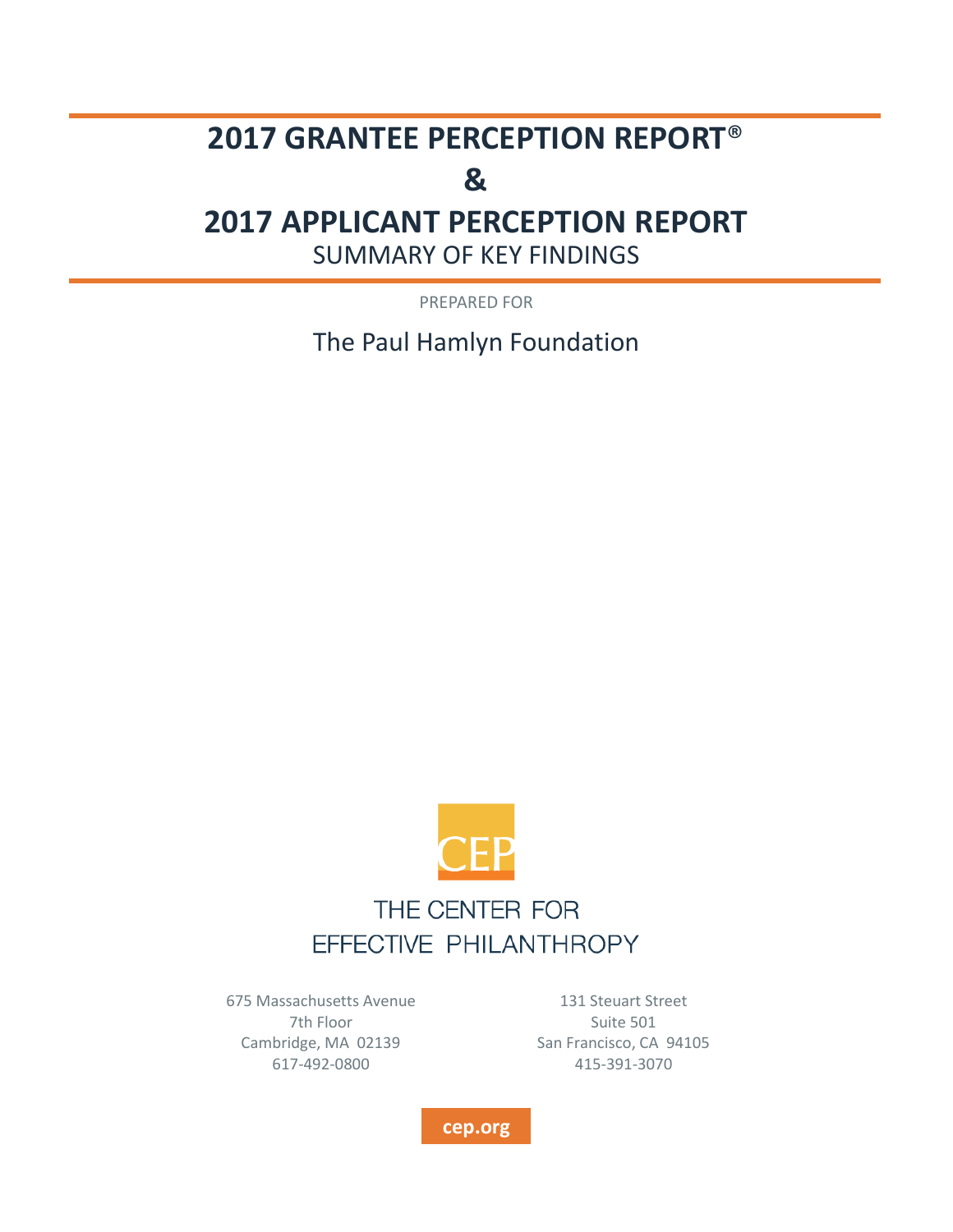

#### **Key Findings and Recommendations from**

#### **The Paul Hamlyn Foundation 2017 Grantee & Applicant Perception Report**

**Prepared by The Center For Effective Philanthropy**

*In September and October of 2017, The Center for Effective Philanthropy conducted a survey of The Paul Hamlyn Foundation ("PHF" or "the Foundation") grantees and declined applicants, achieving 70 and 39 percent response rates respectively, higher than typical response rates. The memo below shares key findings and recommendations from PHF's Grantee Perception Report (GPR) and Applicant Perception Report (APR).* 

*This is the Foundation's third GPR (surveys conducted in 2017, 2013, 2009) and second APR (surveys conducted in 2017 and 2013). More information about the survey, analysis, and methodology can be found in the appendices.*

#### Introduction

Assessing foundation performance is challenging, and a range of data sources is essential. The GPR and APR provide two important sets of perspectives that can be useful in understanding philanthropic performance – from grantees and declined applicants. The comparative benchmarking available for these two groups via the GPR/APR – from grantees of more than 300 foundations and applicants of nearly 50 foundations – can help illuminate PHF's unique strengths and opportunities for improvement, relative to grantees and applicants of other foundations CEP has surveyed. (See Appendix C for more information about CEP and the GPR/APR.)

The results of these assessments should be interpreted in light of the Foundation's particular context, goals and strategy. Context matters – both in terms of interpreting results and planning for future action based on these results. While the surveys cover many areas in which grantees' and declined applicants' perceptions might be useful to the Foundation, low ratings in an area that is not core to the Foundation's strategy may not be concerning. It is our hope that this set of feedback will inform planning and learning efforts by providing perspectives of some of your crucial stakeholders.

It is important to bear in mind some inherent differences between grantees and declined applicants. For grantees, the experience of receiving funding is intrinsically positive and grantees overwhelming use the positive side of the 1-7 scale; the comparative data helps normalize and control for this positivity. For declined applicants, however, the experience is often more mixed – their ratings tend to be less positive than those of grantees. Bearing these dynamics in mind can be helpful as you interpret and act on this feedback.

Unless otherwise noted, this memo compares PHF grantee and declined applicant ratings to grantee and declined applicant ratings of all funders in CEP's datasets based on percentile rank. PHF ratings are described as "higher than typical" when they fall above the 65th percentile, and "lower than typical" when they fall below the 35th percentile.

Selected respondent comments are shown throughout this memo and highlight key themes.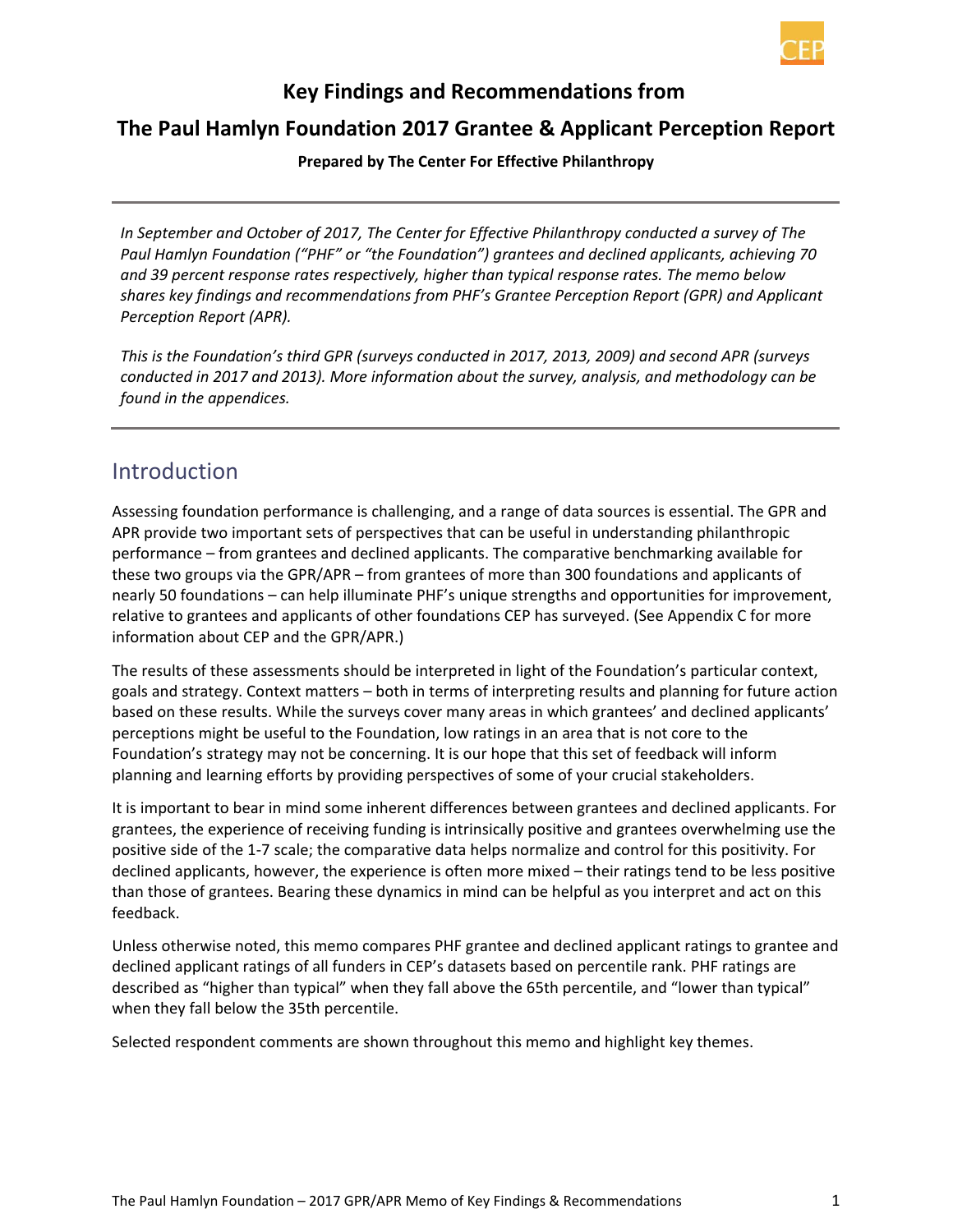

## Overview of GPR/APR Findings

**Grantee Perceptions:** Across GPR measures, PHF grantee ratings tend to be either similar to the typical funder or lower than the typical funder in CEP's GPR dataset. There are some notable statistically significant improvements since 2013 related to aspects of field impact. There are also some statistically significant declines from 2013 related to aspects of the selection process.<sup>1</sup> PHF also selected a "custom" cohort" – a secondary comparison comprised of a group of 20 funders selected by the PHF to represent funders more similar to PHF in size, scope and approach. With few exceptions – which are noted below – PHF's ratings are the same when compared to this cohort and CEP's full benchmarking dataset. (The custom cohort is available only for the GPR and further information is available in Appendix A.)

**Applicant Perceptions:** As with grantee perceptions, declined applicant ratings tend to be similar to or lower than the typical funder in CEP's applicant dataset. On most measures, ratings are similar to PHF's 2013 APR results, though ratings have significantly improved on field focused measures since 2013.

**Subgroup Differences:** CEP extensively analysed results within subgroups of PHF respondents. This memo references notable significant differences and trends, focusing on differences by grant strategy (current and old) and grant type (Ideas and Pioneers; Youth Fund; Explore and Test; More and Better). A summary of differences for 9 GPR/APR subgroups is available in Appendix B.

In many of these subgroups, ratings by these smaller groups of respondents do vary measure to measure, sometimes substantially and widely, though statistical differences tend to be inconsistent and no one group uniformly rates higher or lower than others.

There is one, exception, however: one group provides consistently different ratings relative to PHF overall, across most survey measures: Ideas and Pioneers grantees.

 Ideas & Pioneers grantees provide significantly less positive ratings on field related measures, and ratings that trend less positively for the funder-grantee relationship and *some* organisational related measures. They also experience the selection process somewhat differently than others – it is less time consuming and faster, with even less PHF involvement.

Further, responses from Youth Fund and More and Better grantees, and Ideas and Pioneers applicants, tend to stand out a bit more than other groups: They differ from PHF overall on multiple, but not all, GPR/APR dimensions (e.g. field, organisation, relationships, processes). More specifically:

- Youth Fund grantee ratings trend more positively on some field related measures, on measures of the funder-grantee relationship (particularly quality of interactions) and on some aspects of the reporting process. They also receive more intensive non-monetary assistance.
- More and Better applicant ratings trend more positively on most field and organisation related measures, and while they spend more time than others on the selection process, they find it more helpful and rate the reasons for declination as more honest.
- Ideas and Pioneers declined applicants provide ratings that trend less positively on field-related measures. Ratings for the selection process trend less positively, though it is less timeconsuming. Their ratings trend even lower than others for the overall relationship quality.

Given PHF's recent strategic changes, as well as the many grant and fund types, each with different context, goals and strategy, CEP encourages PHF to explore subgroup differences.

 $\overline{\phantom{a}}$ 

 $1$  Of note, in 2017, unlike 2013, PHF's grantee survey population excluded PHF's India grantee portfolio. They were a small proportion of the total 2013 respondent group and their ratings, in many areas, were similar to PHF overall ratings.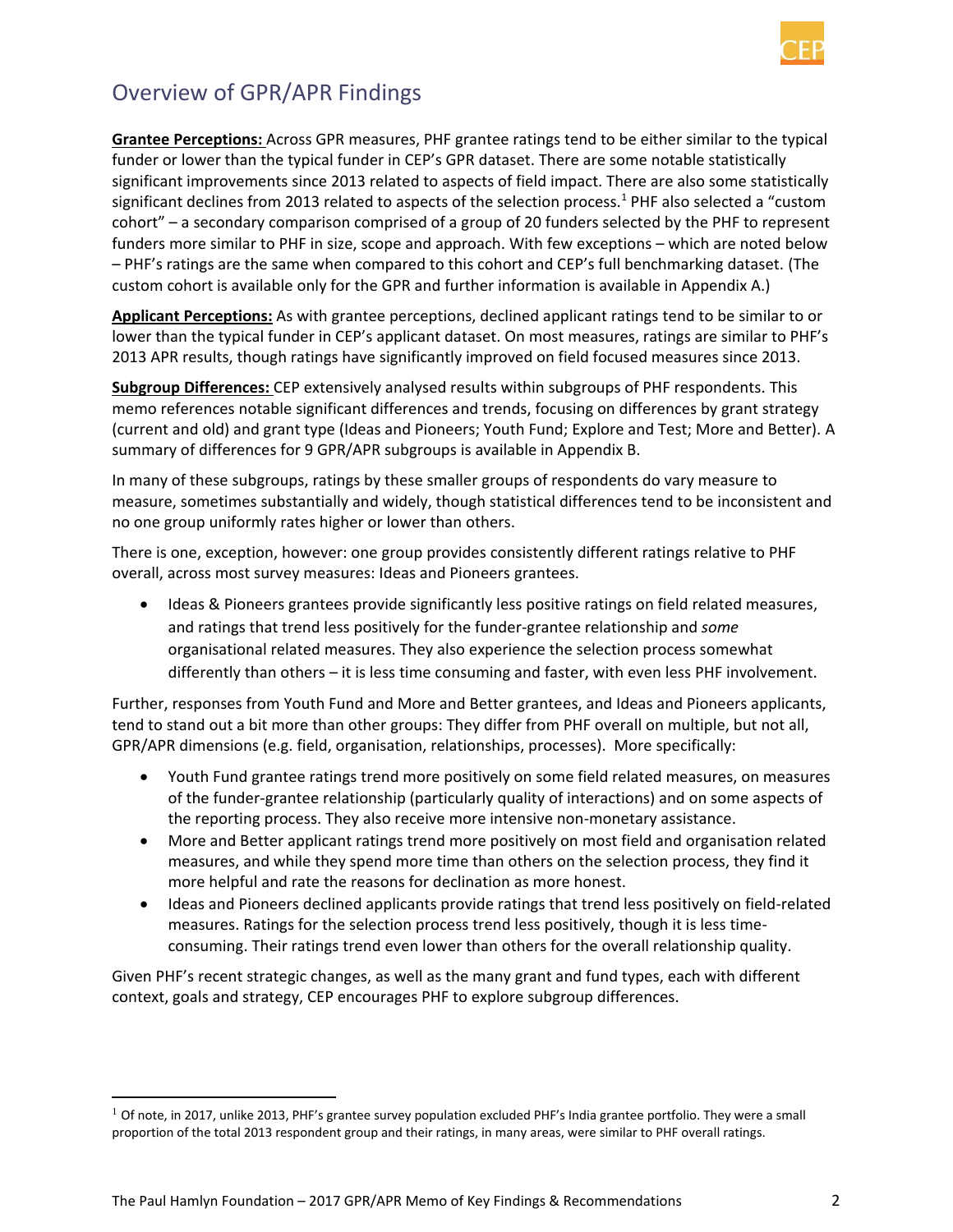

### Foundation Context

This set of grantee and declined applicant feedback comes following a number of changes at PHF, including a different context than the 2013 and 2009 surveys. This includes, but is not limited to, a relatively new foundation strategy, closing previous programmes, the introductions of new funds with various approaches, a recent organisational restructure, staffing growth, new applicant processes and intended relationships that vary across grant funds and grant types, and evolving grant decision making arrangements. As noted above, it is important to interpret results in light of this context, and CEP suggests this set of results serve as a new PHF baseline.

Even in light of these contextual changes, though, PHF's grantmaking characteristics broadly resembles that of the typical funder. Importantly, PHF's grantmaking patterns influence grantee perceptions.

- Requests to and grants from PHF are typical in size and type, though PHF provides much more core support than in 2013, a proportion in line with the typical funder (24 percent, compared to six percent in 2013).
	- $\circ$  Grantees receiving large, 2+ year, and/or core support grants across all grantee subgroups – provide more positive perceptions of PHF on many GPR measures. This is consistent with CEP's broad research.
	- o **Key Subgroup Findings:** Ideas and Pioneers grantees report receiving smaller, shorter grants, and More and Better grantees report receiving larger and longer grants. Youth Fund grantees report receiving more core support, and Explore and Test grantees report receiving more project funding.
- PHF, however, receives requests from and funds smaller organisations than typical.

### Key Grantee Findings

### Continued Relative Strength in Grantees' Fields

As in 2013, a relative PHF strength, overall and across most subgroups, relates to the Foundation's impact on the fields in which grantees work.

- **Key PHF-wide Findings:** Ratings are typical for PHF's impact on and understanding of the fields in which grantees work. Ratings have increased significantly since 2013 for the extent to which PHF has advanced the state of knowledge in grantees' field and for the extent to which it has affected public policy in grantees' fields. Ratings for both measures, at the aggregate, are similar to the typical GPR funder.
- **Key Subgroup Findings:** Ratings from Explore and Test, Youth Fund, and More and Better grantees trend more positively than other grant types for most field-related measures, and are significantly more positive – and higher than typical – for the extent to which PHF advances knowledge and understands grantees' fields. Ratings from Ideas & Pioneers are significantly lower than other grant types for field-related measures. There are no significant differences by grant strategy on these measures.
- Grantees comment about the Foundation's impact in their fields, in open-ended responses, sharing comments like: "It is clear that PHF is positioning itself as a key player in making the case for arts-based learning at [a] policy level" and "[The Foundation] has worked hard at creating something that is more than the sum of its parts."

*"PHF is a thoughtful and strategic funder, providing resources, contacts and encouragement to develop our sector's understanding of itself and its ability to communicate its impact more widely.*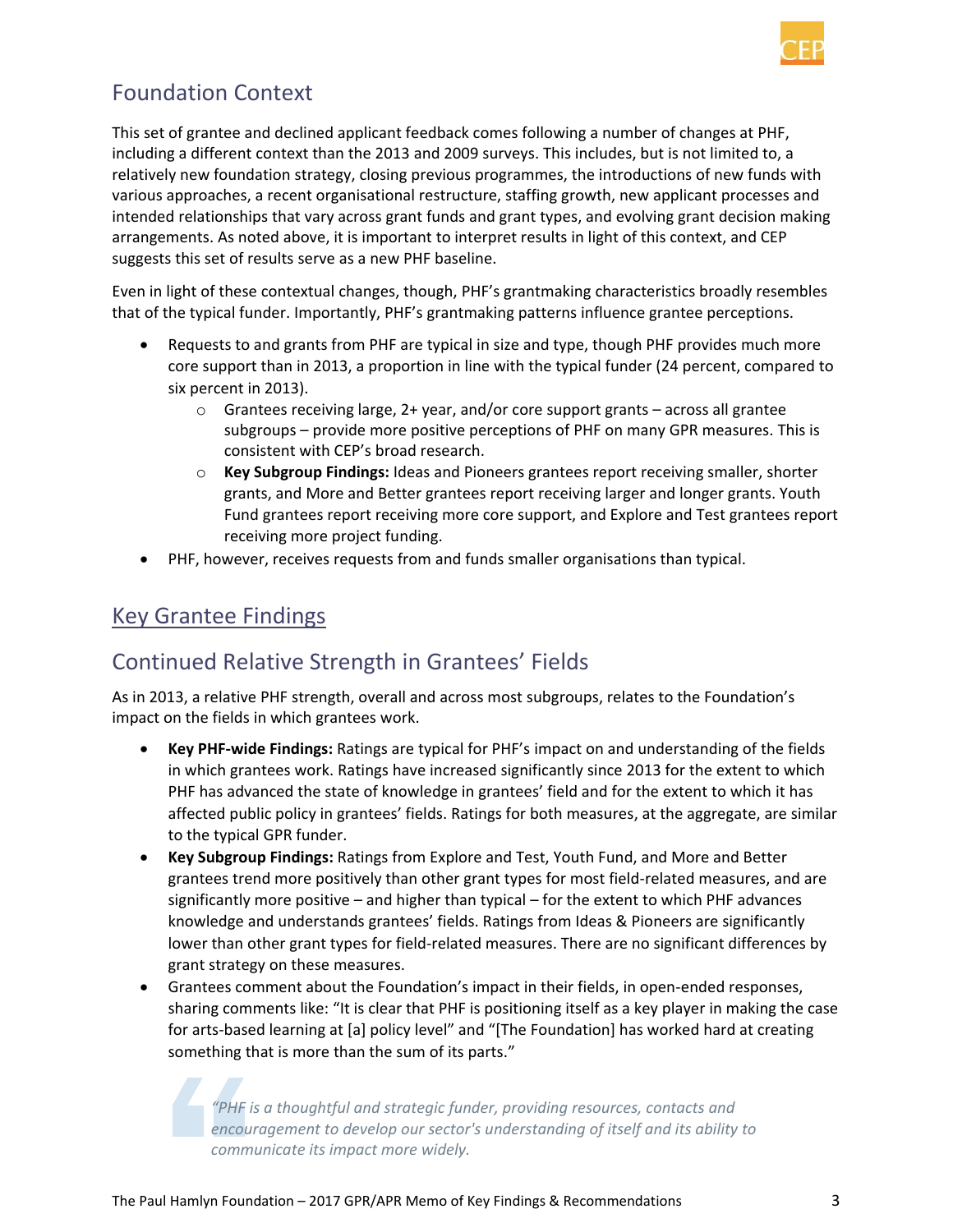

### Continued Relative Strength for Impact on Grantee Organisations

**Key PHF-wide Findings:** PHF receives one of its highest comparative ratings for its impact on grantee organisations – in the top 40 percent of CEP's comparative dataset and similar to 2013.

- Despite this relative strength, however, grantees' perceptions of how well PHF understands their organisations' goals and strategies are lower than typical and similar to 2013. Further, ratings are lower than typical for the extent to which PHF is aware of challenges facing grantee organisations.
- **Key Subgroup Findings:**
	- o There are no significant differences by grant type for PHF's impact on grantee organisations. However, More and Better grantees rate significantly more positively than most other grant types for PHF's understanding of their organisations *and* for PHF's understanding of their challenges; ratings from Explore and Test and Ideas and Pioneers trend less positively for these two measures.
	- $\circ$  Current strategy grantees rate significantly more positively than old strategy grantees for PHF's understanding of their organisation's goals and strategy, though there are no significant differences on other organisational related measures.

#### Nonmonetary Support

One way funders can strengthen grantee organisations is through non-monetary supports.

**Key PHF-wide Findings:** As in 2013, a typical proportion of PHF grantees report receiving intensive patterns of nonmonetary support from the Foundation, defined, generally, as receiving more than a few types of support.

**Key Subgroup Findings:** Youth Fund and More and Better grantees receive more of these intensive supports than is typical, while Explore and Test grantees receive less than typical. There are no significant differences by grant strategy.

- Grantees receiving these intensive patterns of nonmonetary assistance rate more positively on nearly every GPR survey measure.
- Further, grantees receiving at least one form of nonmonetary support across all subgroups rate significantly higher on a number of measures in the report, including their perceptions of PHF's impact on and understanding of their organisations.
- In their open-ended comments, grantees request more nonmonetary support, specifically convenings and opportunities for networking with other grantees. One grantee suggests that PHF "Help facilitate more forums to help disseminate best practice and shared learning around programmes."
- Relatedly, in responding to a custom question, asking which of five potential supports grantees would find most valuable, grantees report the most interest in "support for their organisation to influence other organisations and people in their field."

*"[PHF's funding] has significantly transformed our approach to working with people in [our town] and has helped us to increase our reach, range of opportunities and depth of engagement to new and diverse audiences.*

*"Perhaps there could be events that honestly shares information from past grant holders as a way to develop skills and networks in the sector."*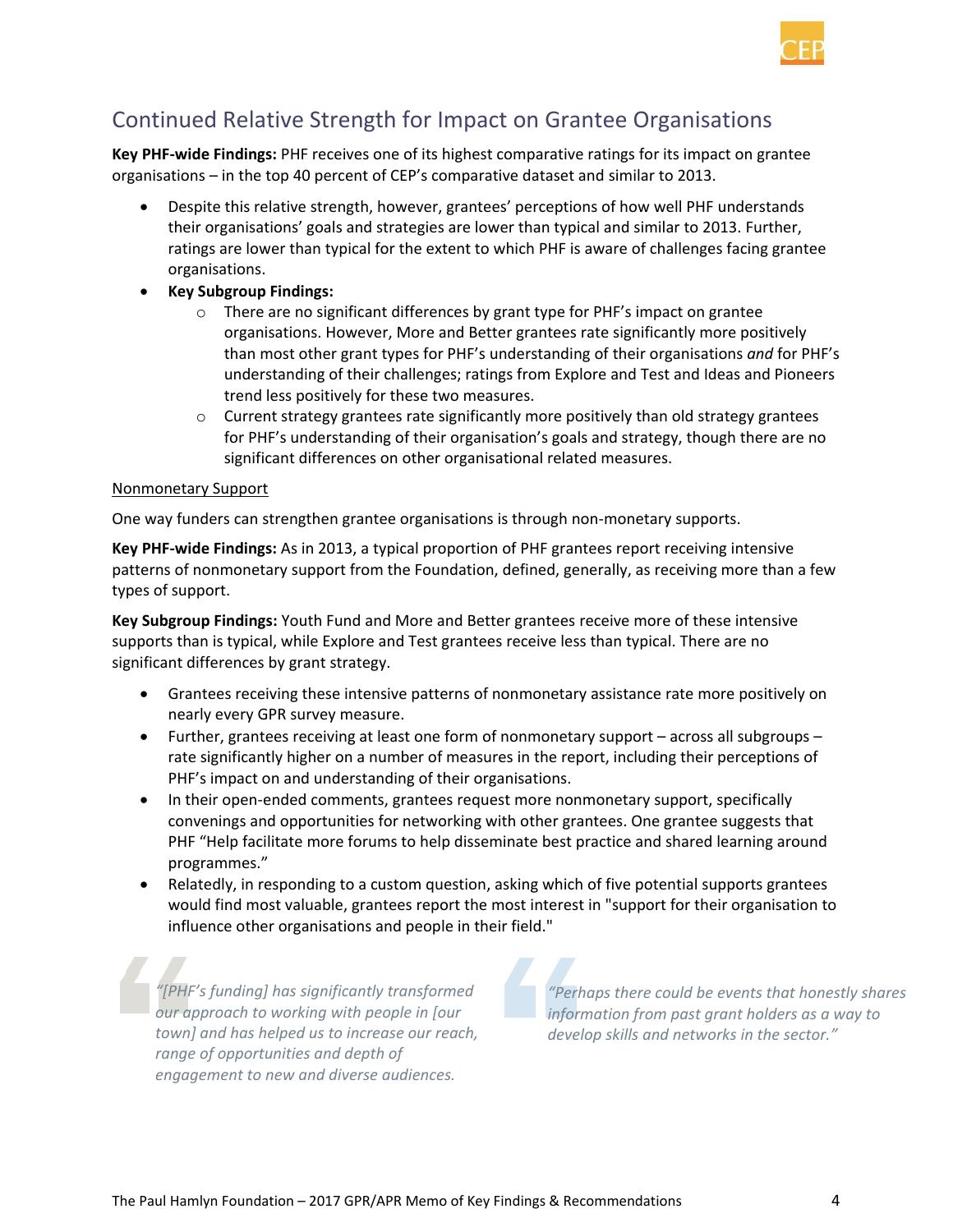

### Ongoing Opportunity to Improve Interactions & Communications

CEP's research finds that strong funder-grantee relationships – defined by high quality interactions and clear and consistent foundation communications – are critical to high-performing funders. Grantees who have strong relationships with their funders perceive those funders to have significantly greater impact on their organisations, communities, and fields.

More tangibly, grantees that can approach funders with challenges, get answers to important questions in a timely fashion, and clearly understand what a funder is trying to achieve are more likely to efficiently execute work on shared goals and draw on funder resources beyond the grant funding – amplifying the impact of grantees.

**Key PHF-wide Findings:** Although some grantees have positive perceptions of their relationship with PHF, describing PHF staff as "clear and helpful," "supportive," and "positive," grantees, on average, report more strained relationships with PHF than is typical of other funders, particularly with regard to the quality of interactions.

**Key Subgroup Findings:** Current strategy PHF grantees provide significantly more positive ratings than old strategy grantees on aspects related to the funder-grantee relationship. With regard to grant type, there are some differences, though no consistent patterns; ratings from Explore and Test, More and Better, and Youth Fund trend more positively than some other grant types on some aspects related to the funder-grantee relationship, while ratings from Ideas and Pioneers grantees trend less positively.

#### Perceptions of PHF Communications

- **Key PHF-wide Findings:** Ratings for the clarity and consistency of PHF's communication are similar to the typical funder, trending up from 2013. Specifically, grantees place the Foundation in the top half of CEP's comparative dataset for the clarity to which the Foundation communicates its own goals and strategies. Further, ratings for overall PHF transparency are in the top 40 percent of CEP's comparative dataset.
	- $\circ$  However, ratings are lower than typical for the extent to which PHF is open to grantees ideas about its strategy.
- **Key Subgroup Findings:** 
	- $\circ$  There is substantial though not consistent patterns of variation by grant type with regard to perceptions of PHF communications.
		- There are almost no significant differences by grant type for clarity or consistency of PHF communication. However, ratings for clarity of communication are higher than typical for Explore and Test, Youth Fund, and More and Better grantees. Further, Explore and Test grantees provide higher than typical ratings for the consistency of PHF communication.
		- More and Better and Youth Fund grantees rate PHF higher than typical for the Foundation's overall transparency, while Ideas and Pioneers grantees provide ratings that are lower than typical on this measure.
		- Explore and Test and Ideas and Pioneers grantees provide ratings that are lower than typical for the extent to which PHF is open their ideas about its strategy.
	- $\circ$  Current strategy grantees rate significantly more positively than old strategy grantees for the clarity and consistency of communications, though there are no differences between these groups for PHF's overall transparency or openness to grantees' ideas.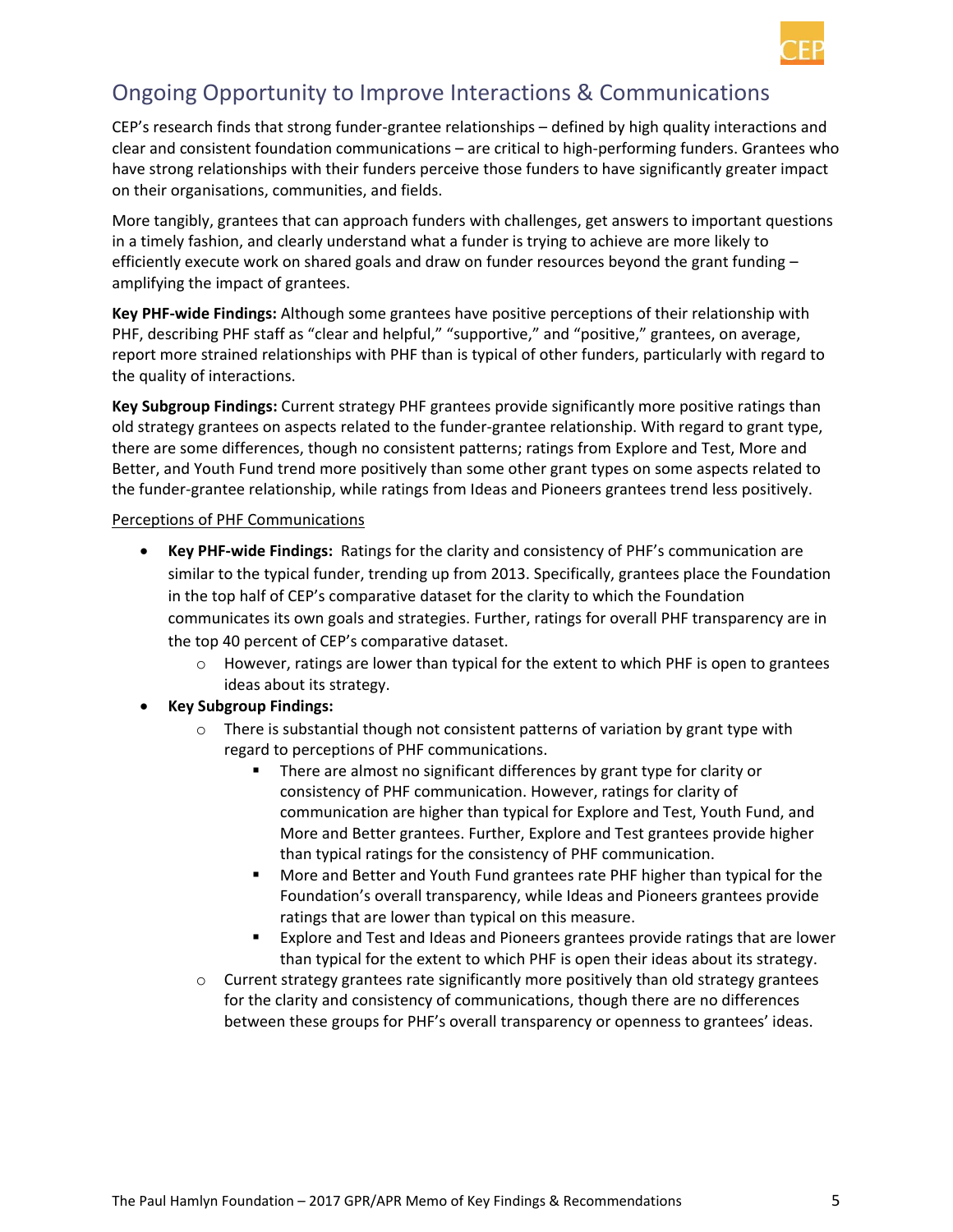

#### Quality & Quantity of Interactions with PHF

**Key PHF-wide Findings**: Grantee perceptions of interactions with PHF are mixed. While there are some areas of improvement and some decline from 2013, ratings for these measures are all lower than typical. Perceptions vary based on patterns of interaction.

**Key Subgroup Findings:** There is substantial variation by grant type with regard to perceptions of PHF interactions, with Youth Fund grantees providing ratings that are more positive than some other grant types. As with the overall quality of relationship, current strategy grantees report higher quality interactions than old strategy grantees.

- Perceptions of staff responsiveness have declined significantly and are now in the bottom 10 percent of CEP's comparative dataset.
	- o **Key Subgroup Finding:** Youth Fund grantees rate significantly more positively than other grant types for PHF responsiveness, and current strategy grantees rate significantly more positively than old strategy grantees for PHF responsiveness.
- Ratings for PHF approachability if a problem arises remain lower than typical even though ratings have significantly improved since 2013. Of note, ratings on this measure are similar to that of the median custom cohort funder.
	- o **Key Subgroup Finding:** Current strategy grantees rate significantly more positively than old strategy grantees for PHF responsiveness and approachability.
- PHF patterns of interaction influence grantee perceptions. Broadly, Paul Hamlyn grantees report less frequent contact than is typical. Those with more frequent contact provide more positive ratings. Importantly, grantees who report interacting with the Foundation at least a few times a year – across all PHF subgroups – provide significantly higher ratings for nearly every aspect of their relationship with PHF, and on other GPR survey dimensions.
	- o **Key Subgroup Finding:** Current strategy grantees report slightly more frequent contact than old strategy grantees. Youth Fund grantees report slightly more contact with PHF than other grant types, though still less than that of the typical funder.
- It's also important to note that *who* initiates contact matters. A larger than typical proportion of grantees – 44 percent – report that they most frequently initiate contact with Foundation staff. These grantees rate significantly lower on many GPR measures than other grantees.
	- o **Key Subgroup Finding:** More than 50 percent of Ideas and Pioneers report that they are most frequently initiating contact. On the other hand, Youth Fund grantees report more balanced initiation of contact, which is more similar to the typical funder. Patterns of interaction vary substantially and not consistently by grant strategy.
- A typical proportion of grantees, a significant drop from 2013, report receiving a site visit. Those who received a site visit – across all PHF subgroups – during the course of their grant provide significantly higher ratings throughout the report.
	- o **Key Subgroup Finding:** Old strategy grantees receive significantly more site visits than current strategy grantees. Explore and Test and Ideas and Pioneers grantees report receiving fewer site visits than is typical.
- A typical proportion of grantees (19%), a drop from 2013, report experiencing a contact change in the past six months. These grantees – across all PHF subgroups – rate significantly lower for many aspects of their relationship with PHF.
	- o **Key Subgroup Finding:** No differences by grant type. Old strategy grantees report significantly more contact changes than current strategy grantees.

*"The first grant officer we had was very responsive and approachable, however she left and our new grant officer is difficult to get hold of and usually doesn't answer our emails."*

*"More opportunities to meet, for staff to visit projects and work, would be useful - particularly when our primary contact has changed."*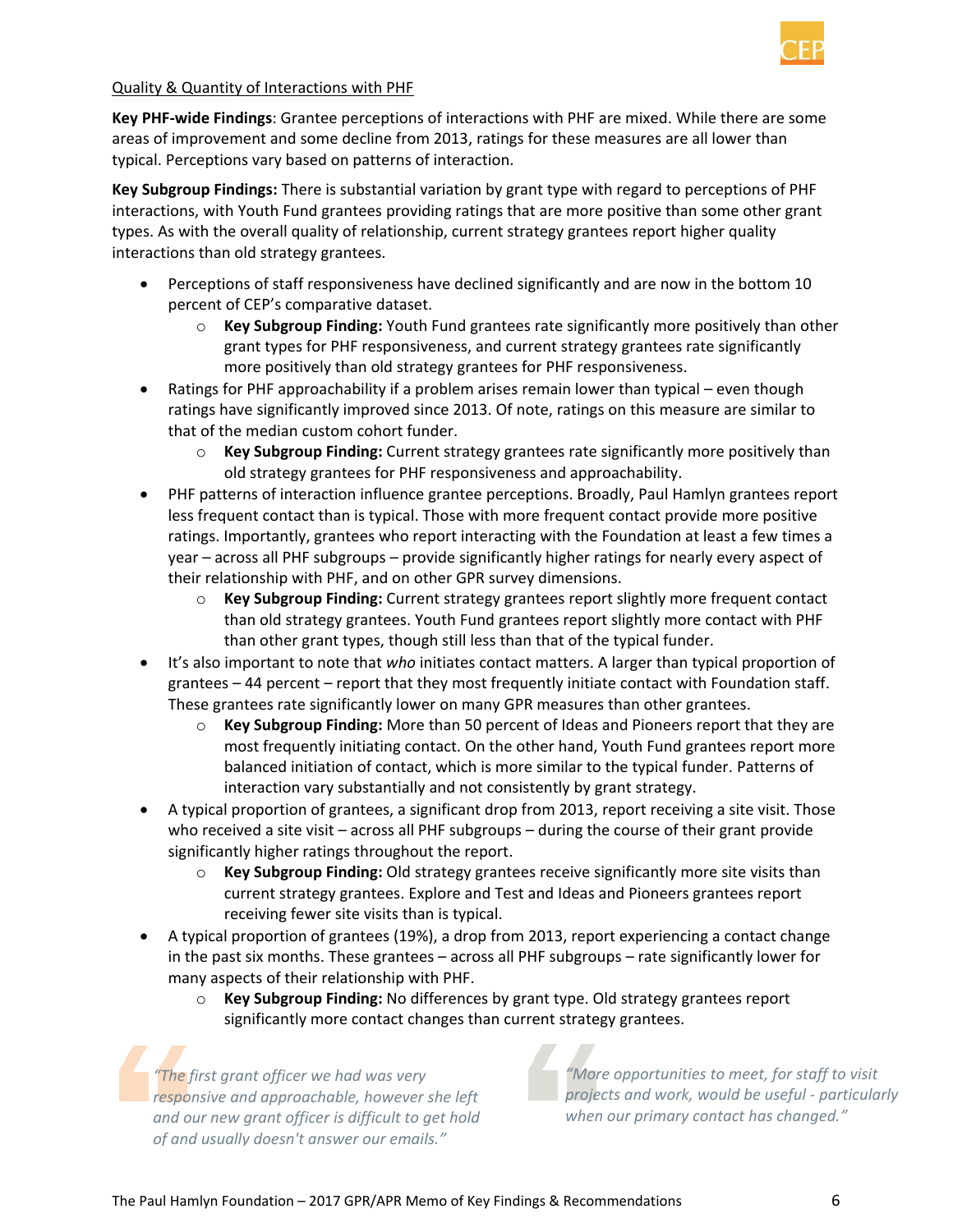

# Helpful Reporting & Evaluation Processes, Less Helpful Selection **Process**

Ratings for PHF's reporting and evaluation processes are some of the highest comparative ratings in the report. However, qualitative and quantitative data point to challenging aspects of PHF's selection process, and grantees offer numerous suggestions for improvement.

#### **Evaluation Process**

- **Key PHF-wide Findings:** Ratings are particularly positive with regard to the evaluation process, which 39 percent of grantees report participating in. For the extent to which the evaluation design incorporated grantee input, resulted in grantees making changes to the work that was evaluated, and generated information that grantees believe will be useful for other organisations, ratings are higher than typical.
	- $\circ$  A larger than typical proportion of these grantees report that they chose an external evaluator (as opposed to one selected by PHF).
	- $\circ$  Eighty-six percent of these grantees relative to 48 percent at the typical funder report that the evaluation's costs were fully or partially covered by PHF.
	- $\circ$  Finally, when asked to select which PHF provided supports have been most helpful, grantees most frequently select "Direct practical help and/or conversations with Foundation staff on evaluation."
	- $\circ$  However, fewer grantees than in 2013 though still a typical proportion report engaging in an idea exchange about how they will assess the results of the grant funded work. Those that do have this conversation – across all PHF subgroups – provide significantly more positive ratings on a number of GPR measures.
- **Key Subgroup Findings:** 
	- o Ratings from Youth Fund grantees trend less positively and lower than typical on all measures of the evaluation process – and fewer of these grantees report that they selected their evaluator and that PHF covered evaluation costs. On the other hand, ratings trend more positively for Explore and Test and More and Better grantees for aspects of the evaluation process.
	- $\circ$  There are no significant differences by grant strategy with regard to perceptions of the evaluation process.
	- o Lower than typical proportions of Explore and Test and Ideas and Pioneers report engaging in conversations about how they will assess the results of the grant funded work. More old strategy grantees are having these conversations than current strategy grantees.

#### **Reporting Process**

- **Key PHF-wide Findings:** Ratings are higher than typical for the extent to which grantees experience the reporting process as a helpful opportunity to reflect and learn. And, ratings are in the top half of the comparative dataset for the extent to which the reporting process is adaptable, relevant, and aligned appropriately to the timing of grantees' work.
	- $\circ$  However, ratings are lower than typical for the extent to which the reporting process is straightforward.
	- $\circ$  Of note, a higher than typical proportion of PHF grantees report having a substantive discussion with the Foundation about their submitted reports. Those that have had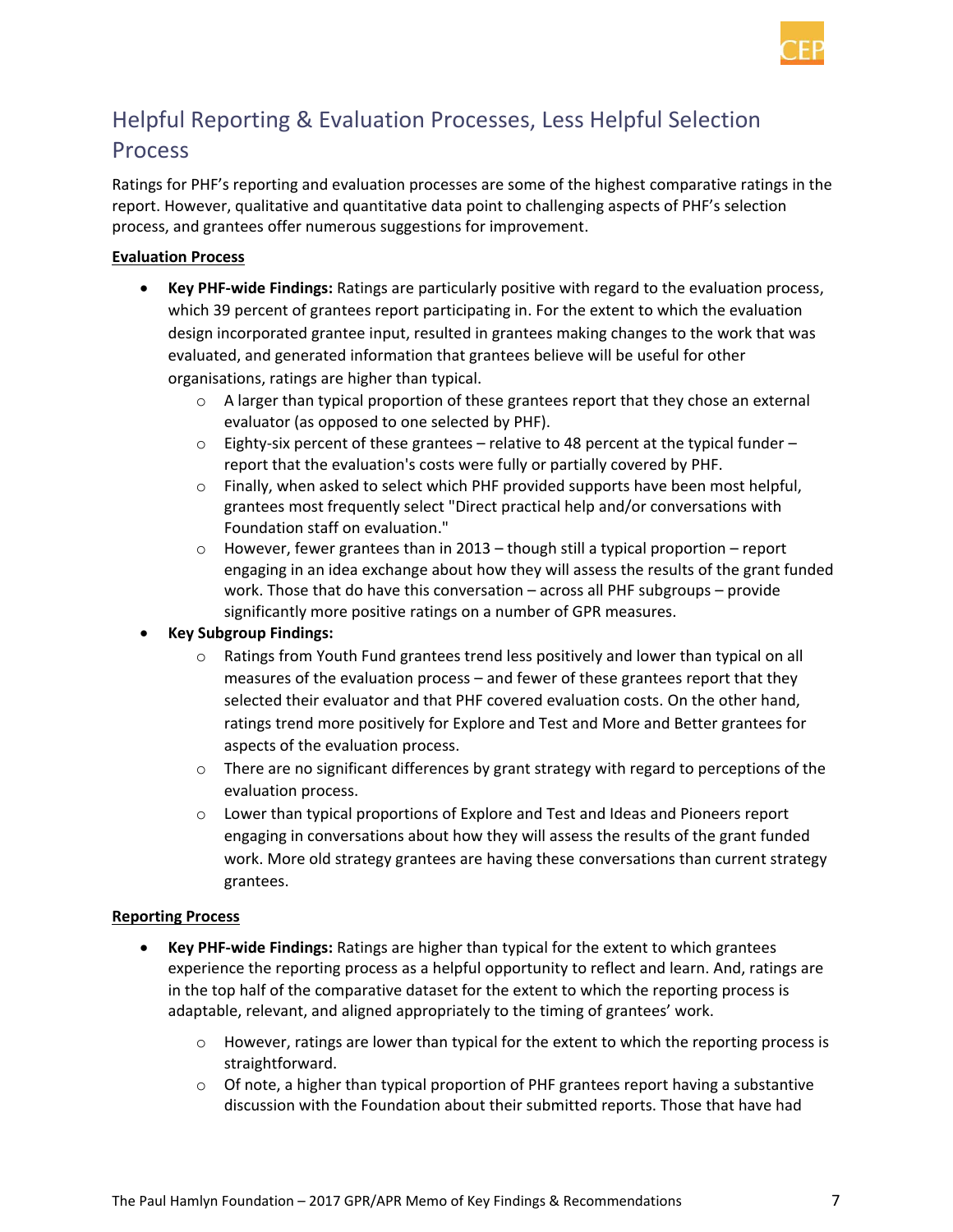

these conversations – across all PHF subgroups – rate significantly higher on nearly every GPR measure.

- **Key Subgroup Findings:** 
	- $\circ$  Perceptions of the reporting process vary widely by grant type, though Youth Fund grantees provide consistently more positive ratings on these measures and significantly more positively for how straightforward the reporting process is.
	- $\circ$  Current strategy grantees provide significantly more positive ratings on some aspects of the reporting process, specifically the extent to which it is straightforward and aligned appropriately to the timing of their work. There are no differences by grant strategy with regard to having discussions about the submitted report.

#### **Selection Process**

**Key PHF-wide Findings:** Grantees are spending a longer than typical amount of time on the Foundation's selection process (35 hours, relative to 20 at the typical funder).

- **Key Subgroup Findings:** 
	- $\circ$  This is particularly the case for More and Better grantees. The single exception is Ideas and Pioneers grantees, who spend less time than most other grant types on the selection process.
	- $\circ$  Old strategy grantees report spending significantly more time on the selection process than current strategy grantees.
- Grantees experience the selection process as not particularly helpful. They rate the helpfulness of PHF's selection process in strengthening the grant-funded organisation/programme significantly lower than in 2013 (a rating that was in the top twenty-five percent of CEP's comparative dataset) and in the bottom 30 percent of CEP's comparative dataset.
	- o **Key Subgroup Findings:** 
		- Current strategy grantees experience PHF's selection process as significantly less helpful than old strategy grantees.
		- However, More and Better grantees experience the section process as significantly more helpful than most other grant types.
- In open-ended comments, grantees describe the selection process as "confusing" and "unclear." They suggest a clearer, more streamlined process with more communication and more specific guidelines.
- Further, compared to 2013, PHF staff are significantly less involved in the proposal development process. This is important because greater staff involvement – across all subgroups – is associated with significantly more positive ratings on many GPR measures, including aspects of the selection process.
	- o **Key Subgroup Findings:** 
		- Of note, More and Better grantees report significantly more involvement than most other grant types. Explore and Test, Ideas and Pioneers, and Youth Fund grantees report lower than typical staff involvement.
		- Old strategy grantees report significantly more PHF staff involvement than current strategy grantees.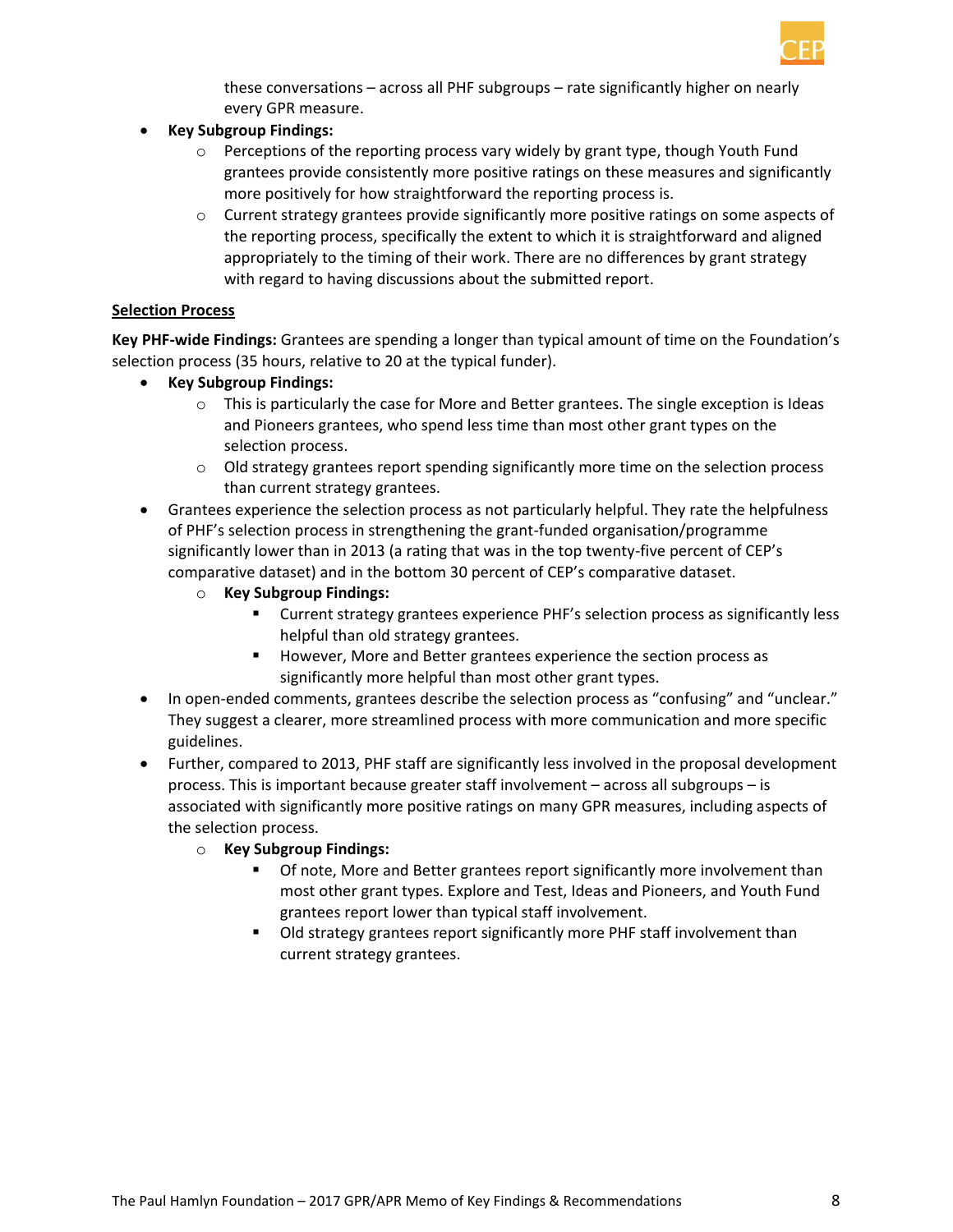

- Finally, overall, PHF's decision making process is slower than typical. More than half of PHF grantees report waiting 4+ months between submitting their grant proposal and a clear commitment of funding, compared to 38 percent at the typical funder.
	- o **Key Subgroup Findings:** 
		- **Of note, Ideas and Pioneers and Explore and Test grantees report receiving** clearer commitment of funding more quickly than other grantees, which is in line with the typical funder.
		- Old strategy grantees experienced the process as slightly slower than current strategy grantees.

*"The amount of work we have had to put in [the application] and the time this demanded meant a significant drain on our fundraising (and wider) resources over a significant period of time during the two stage process. As a small organisation we found this a struggle…"*

*"The process of application is grueling and longwinded. The new application form is worse than the old one and extremely time consuming to fill in. It is very difficult to express the proposed project clearly because of tight word limits and repetitive questions. It really is a major undertaking now to apply to PHF."*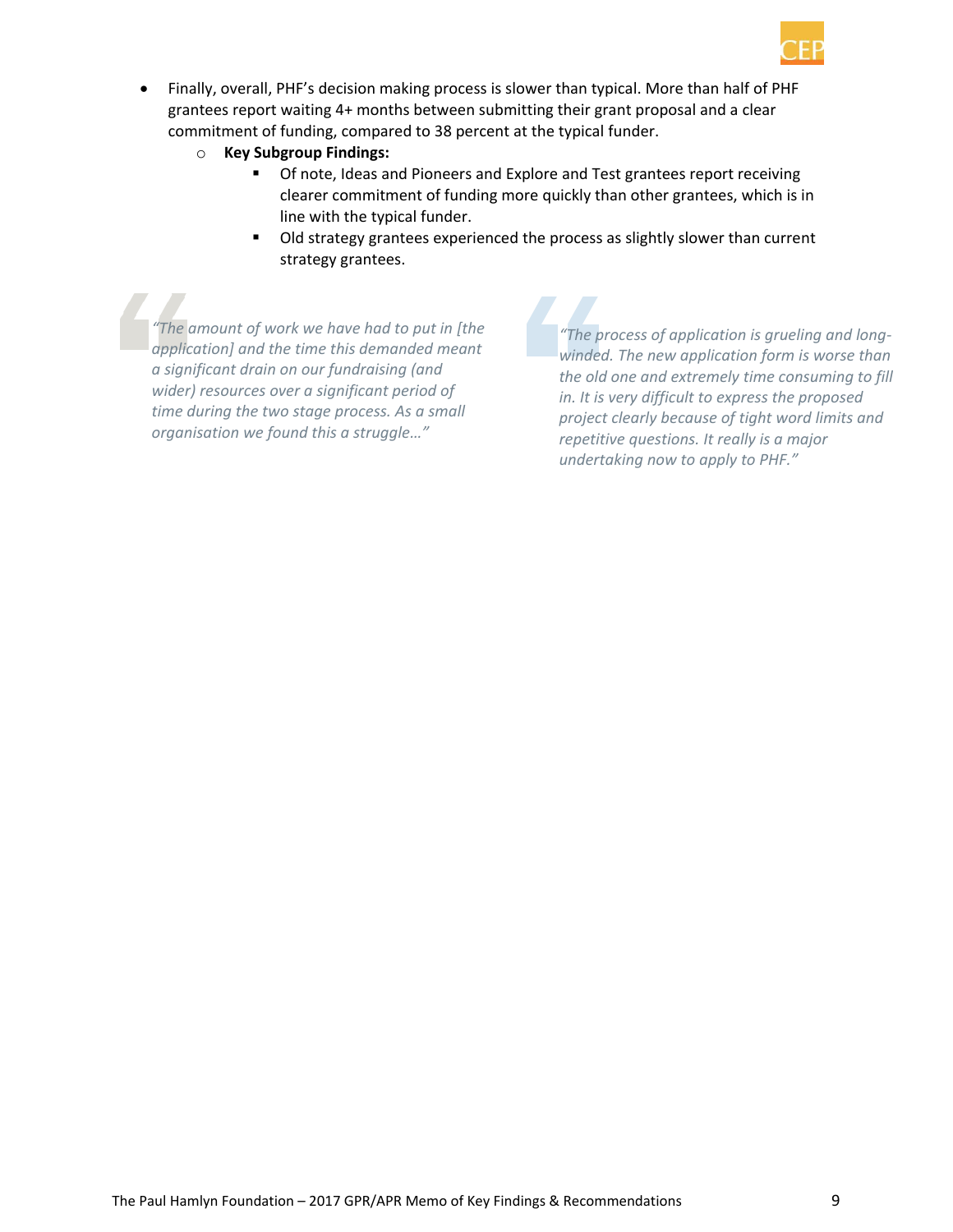

### Key Declined Applicant Findings

### Perceptions of PHF's Impact on Applicants' Fields and Organisations

- **Key PHF-wide Findings**: Ratings for both the Foundation's impact on and understanding of applicants' fields have significantly improved since 2013 and are now in line with the typical funder in CEP's applicant dataset.
	- o However, as with grantee feedback, ratings are lower than typical for PHF's understanding of applicant organisations' strategy and goals – similar to 2013 – and for PHF's awareness of challenges that applicants face.
- **Key Subgroup Findings:** 
	- o Explore and Test applicants rate significantly higher than Ideas and Pioneers and Youth Fund applicants for the extent to which PHF is having impact on applicants' fields. More generally, Ideas and Pioneers and Youth Fund applicants rate lower than typical relative to other applicant grant types on field related measures.
	- $\circ$  Ratings from More and Better applicants are more positive than other grant types for PHF's understanding of their organisation and awareness of challenges their organisation is facing. Their ratings also trend more positively for field impact and understanding.

# Opportunities for Improved Communication and Interactions with Applicants

**Key PHF-wide Findings**: Similar to grantees, applicants experience less positive relationships with PHF than typical. This influences their perceptions of the selection and declination process, discussed below.

- Ratings for the clarity of PHF's communication are typical and trending up from 2013.
- However, applicant perceptions of the consistency of PHF's communication and of the Foundation's overall transparency are lower than typical. In open-ended suggestions applicants frequently describe shifting and unclear expectations and changing points of contact. They suggest "far more transparency and explication about changing priorities," as well "clearer guidance."
- Further, similar to the grantee experience, ratings for overall staff responsiveness across all applicant grant types – are in the bottom 20 percent of CEP's comparative applicant dataset, with Ideas and Pioneers ratings trending even lower.
- Finally, when asked to provide open-ended suggestions for improvements that would make PHF a better funder, 39 percent of applicant suggestions relate to improving PHF communications and interactions. Applicants request more communication and assistance in the selection process, clearer, more consistent and more transparent communication, as well as better and more frequent interactions during the selection process.
- **Key Subgroup Findings:** There are no significant difference by applicant grant type on measures of interactions; ratings for all groups are lower than typical. There are no significant differences by applicant grant type on measures of communications, though ratings from Ideas and Pioneers applicants trend even less positively. Youth Fund applicants, however, do rate significantly more positively than Ideas and Pioneers applicants on the single measure of overall PHF transparency.

*"Have a system for informal discussions before a charity puts a massive amount of work into a Stage 1 application which gets a one-sentence turn-down."*

*"Improve the 1-2-1 relationship with staff so that applicants can feel equally treated in all cases."*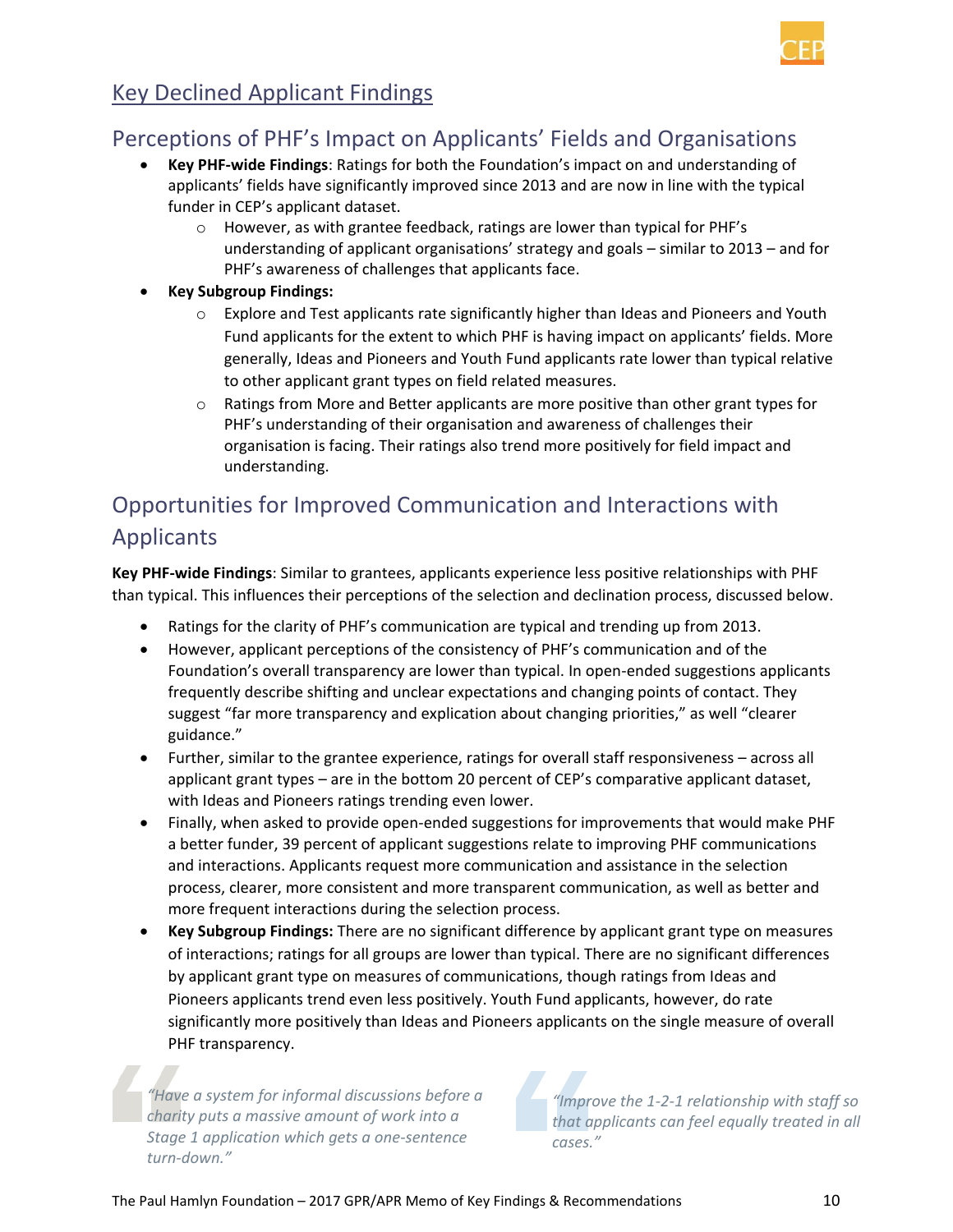

### Ongoing Opportunities to Improve Selection & Declination Process

**Key PHF-wide Findings**: Similar to grantee feedback, and as in 2013, qualitative and quantitative data point to challenging and unclear aspects of PHF's selection process, and the selection process is the most frequent suggestion for improvement from applicants, who offer numerous suggestions for improvement.

- Ratings for the helpfulness of PHF's selection process in strengthening the organisation/programme to which the grant funding would have been directed are in the bottom 20 percent of CEP's comparative dataset, similar to 2013.
	- o **Key Subgroup Finding:** Ratings from More and Better declined applicants trend more positively and are in the top half of the APR dataset.
- Overall, applicants spend more time than typical on the application process (30 hours, up from 25 hours in 2013, and relative to 21 hours at the typical funder).
	- o **Key Subgroup Finding:** There is real variation by grant type, however; More and Better declined applicants spend 50 hours on average; this is significantly more time than other grant types. Of note, Ideas and Pioneers declined applicants spend less time, 16 hours on average.
- The overwhelming majority of applicants received a reason for their declination with the exception of Ideas & Pioneers.
- Further, ratings for the honesty of the provided reason are lower than typical. Ratings from More and Better applicants trend more positively and are typical with regard to the honesty of the reason provided.
- Additionally, in responding to a custom question, applicants disagree that PHF clearly explained why the proposal was declined. Seventy percent of applicants rate a 4 or below on the 1-7 scale. Ideas and Pioneers applicants, on average, provide a rating of 2.1, indicating strong disagreement.
- Of note, relative to 2013, more applicants are requesting and receiving feedback from the Foundation after their request was denied. At the same time, however, more applicants (27 percent), a higher than typical proportion, are reporting that they requested but did not receive feedback.
- Further, ratings are lower than typical, trending down from 2013, for the helpfulness of the feedback and advice received from PHF in terms of strengthening future proposals to this funder.
	- $\circ$  This is noted in comments, with one applicant stating "I was honestly saddened at the low quality of the feedback – it seemed to have simply been cut and pasted and was not congruent with my beliefs about the Foundation's concerns and mission."
	- $\circ$  Nevertheless, applicants who receive feedback from the Foundation across all applicant subgroups – rate significantly higher than those who did not on many measures in the report.
- When asked a custom question about their experience with the PHF process, applicants provide neutral feedback on a number of statements, including that the amount of time and effort required to make the application was appropriate given the amount of money and type of work they proposed, and for receiving clear guidance from PHF during the application process.
- Nevertheless, 86 percent of applicants report they would consider applying for future funding from PHF. A smaller than typical proportion of Ideas and Pioneers applicants (63%), however, are likely to consider applying for future funding.

*"Please assess us on the guidelines we applied under and not ones brought in subsequently. Moving the goalposts is not fair, and it wastes the precious resources of small organisations."*

*"[Make] the process a bit lighter touch… for example both parts of the process took a similar amount of time, and there were a lot of questions."*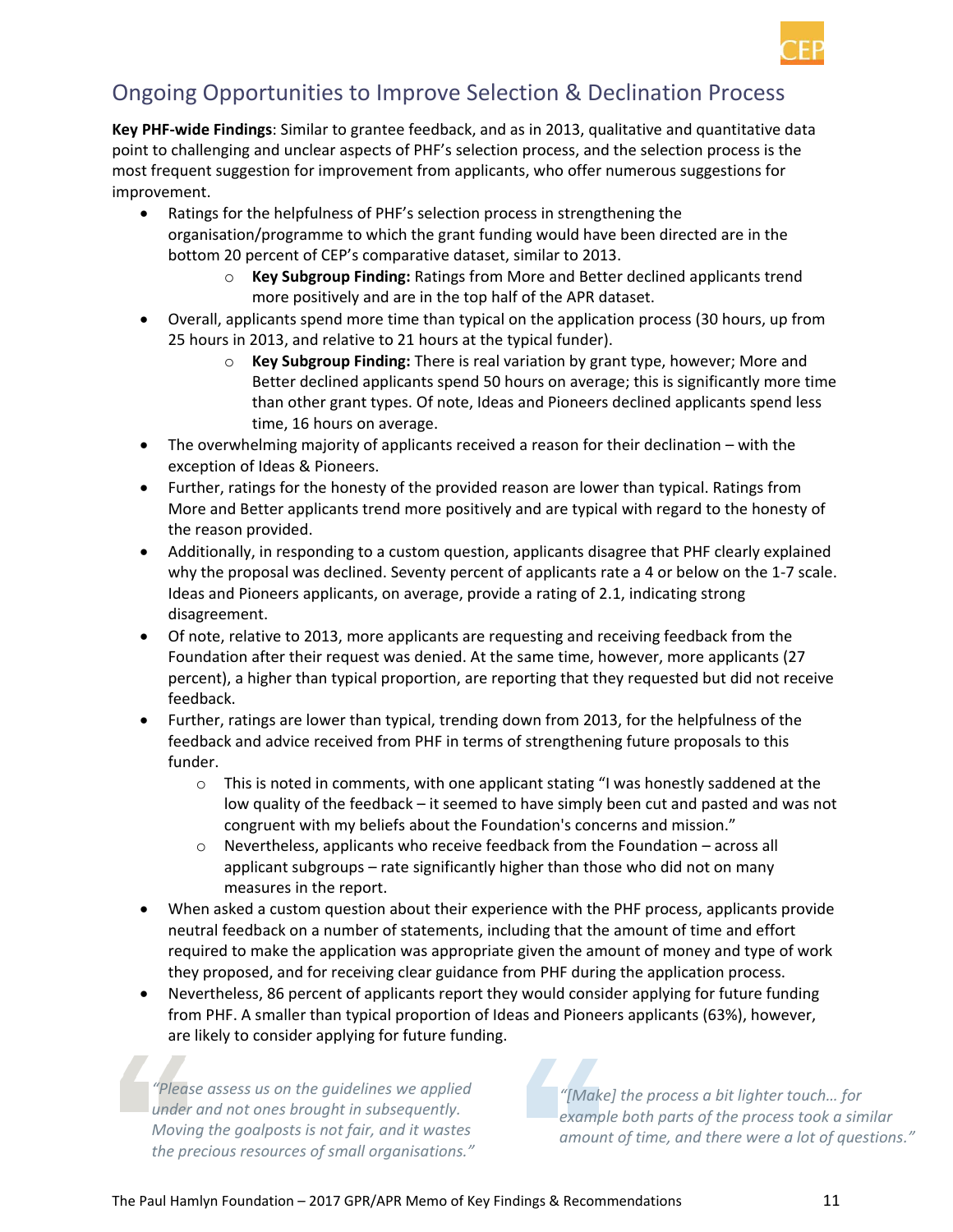

### CEP Recommendations

Based on grantee and applicant feedback, CEP recommends that The Paul Hamlyn Foundation consider the following in order to build on its strengths and address areas for improvement:

### Grantee & Applicant Recommendations

- **Consider where differences reflect intentional variations in context and strategy** and whether more relative internal strengths can be incorporated more broadly across PHF's work.
- As a strategy to build **more effective relationships with applicants and grantees**, assess the ways in which PHF interacts and communicates with its grantees and applicants. More specifically:
	- $\circ$  Work with staff to develop clear and concrete expectations for interactions particularly responsiveness – between staff and applicants and grantees
	- o Move toward a more reciprocal pattern of interaction with grantees
	- o Seek to be increasingly approachable and open to ideas
	- $\circ$  Provide clearer, more consistent and more transparent communications, specifically regarding what is expected in the selection process, such as the timeline for grant approval and information about PHF funding priorities and guidelines.
	- $\circ$  Review and improve the process for managing contact changes and knowledge transfer during moments of staff transition.
- Seek to **improve aspects of the selection process**, including communications and interactions during this process. Specifically:
	- $\circ$  Consider how the selection process, in addition to providing information needed for PHF decision-making, can be a tool for strengthening grantee and applicant organisations/programmes.
	- o Consider where the selection process could be streamlined.
	- $\circ$  Consider more staff involvement with grantees and applicants in the selection process.
	- $\circ$  Provide more applicants with specific, honest feedback, particularly those requesting it.

#### Grantee Focused Recommendations

- **As strategies to increase PHF's impact on grantees' organisations**:
	- $\circ$  Deepen and demonstrate understanding of grantee's organisations and challenges.
	- o Building on the valuable provision of non-monetary assistance, consider the role of and possibilities for expanding these supports, particularly given grantee interest in convenings.
	- $\circ$  Consider providing PHF's most-aligned grantees with more of the grantmaking characteristics grantees request and that are associated with more positive perceptions, specifically larger, multi-year, core support.
- Consider expanded engagement in the reporting and evaluation processes, particularly more substantive discussions about grantees' reports and conversations about how they will assess the grant-funded work. Consider which aspects of the relatively more valuable reporting and evaluation processes could translate to improvements in the selection process.

### Contact CEP

**Naomi Orensten, Director Assessment and Advisory Services**  (617) 492-0800 x253 [naomio@cep.org](mailto:naomio@cep.org)

**Hayden Couvillion, Senior Analyst Assessment and Advisory Services** (617) 492-0800 x160 [haydenc@cep.org](mailto:haydenc@cep.org)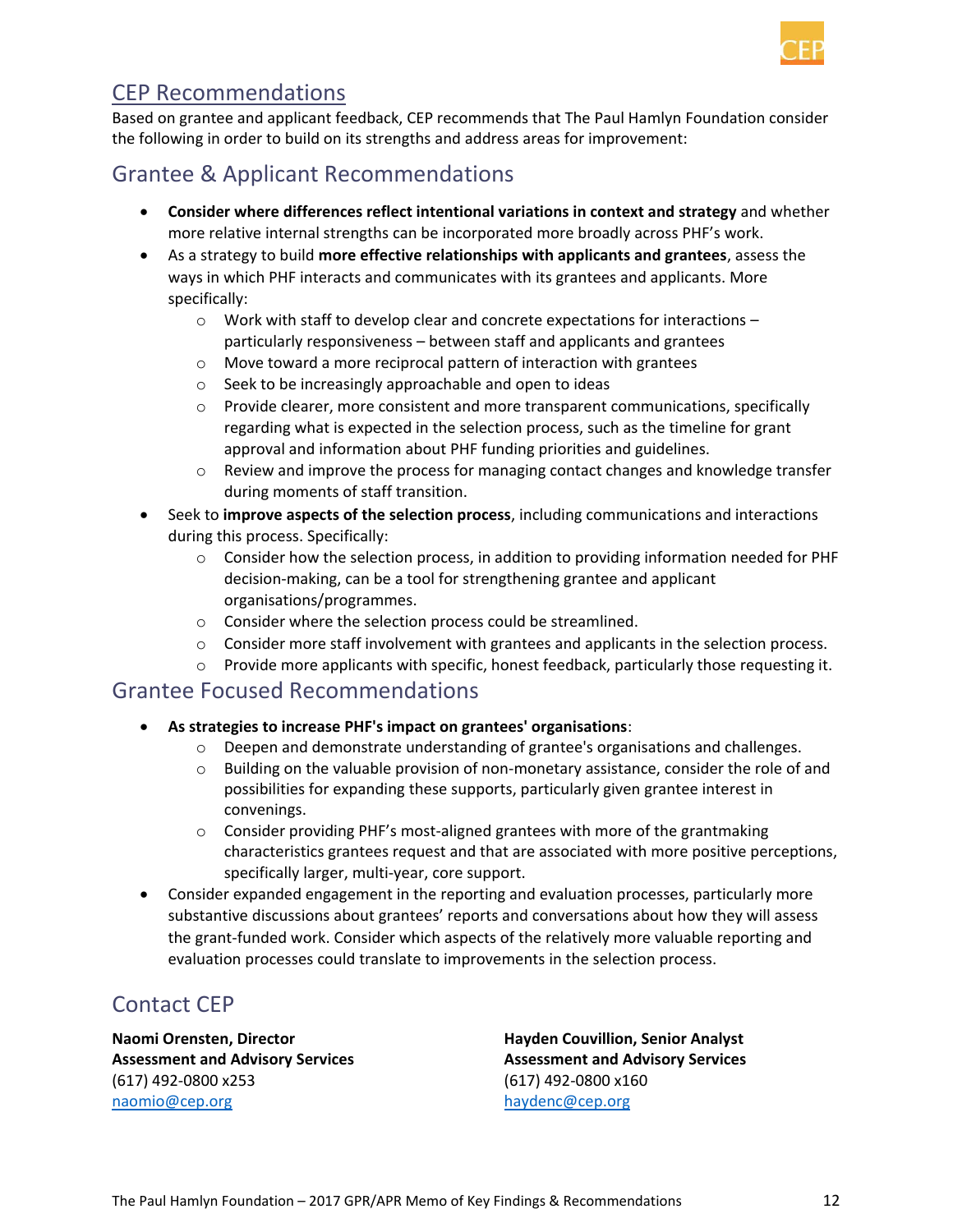

# Appendix A – Paul Hamlyn Foundation Custom Cohort

PHF selected a set of 20 funders to create a secondary benchmark, a smaller comparison group for the grantee data that more closely resembles PHF in scale and scope. The PHF custom cohort includes the following funders:

- 1. Arcus Foundation
- 2. City Bridge Trust
- 3. F. M. Kirby Foundation, Inc.
- 4. LankellyChase Foundation
- 5. Margaret A. Cargill Foundation
- 6. Marguerite Casey Foundation
- 7. Northern Rock Foundation
- 8. Paul Hamlyn Foundation
- 9. Rockefeller Brothers Fund
- 10. Surdna Foundation, Inc.
- 11. The Ian Potter Foundation
- 12. The Jim Joseph Foundation
- 13. The John A. Hartford Foundation, Inc.
- 14. The Kendeda Fund
- 15. The Nathan Cummings Foundation
- 16. The Paul G. Allen Family Foundation
- 17. The Pears Foundation
- 18. The Wallace Foundation
- 19. Trust for London
- 20. Yad Hanadiv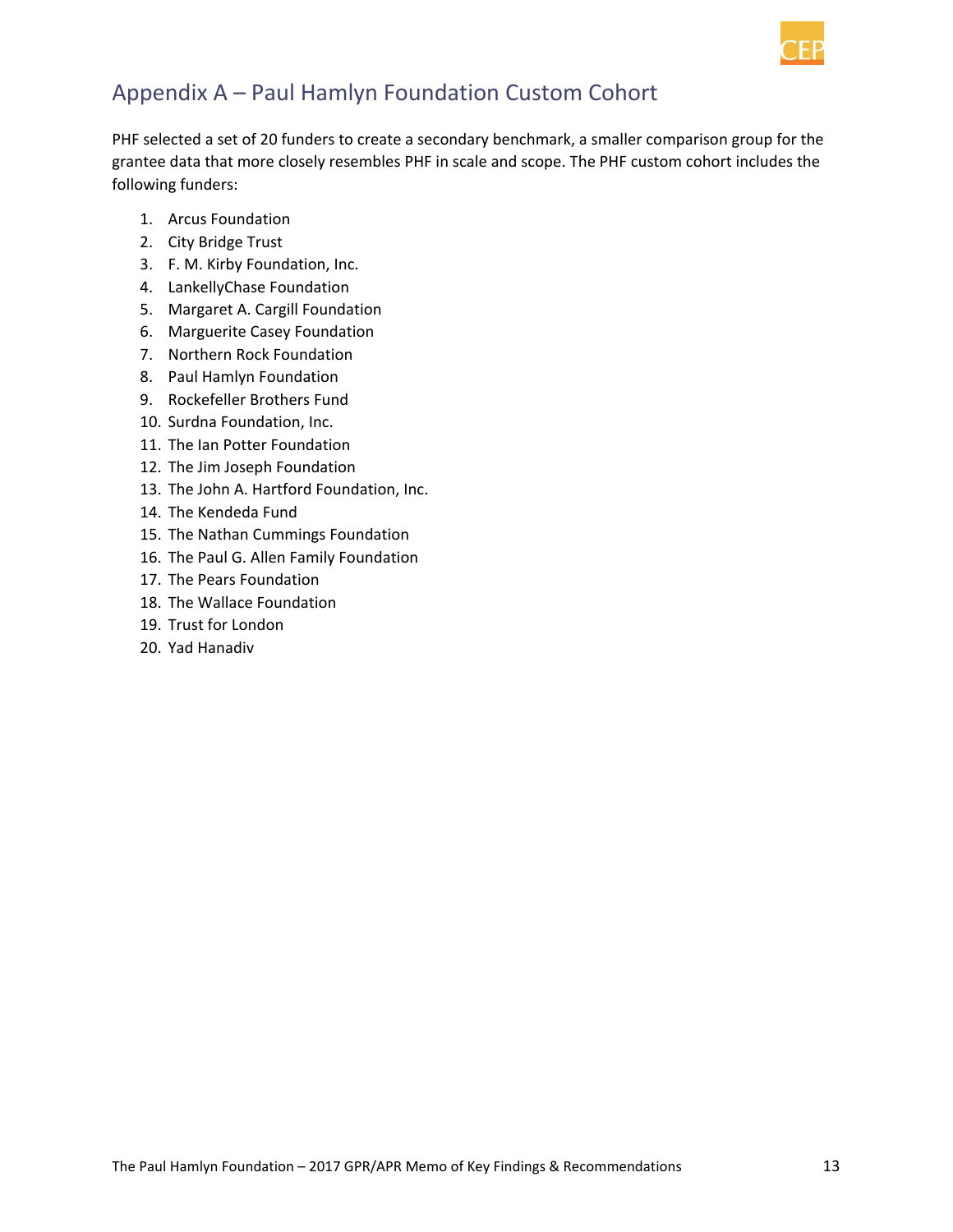

# Appendix B – Paul Hamlyn Foundation Data Subgroups, Methodology & **Differences**

CEP provided PHF with four GPR and five APR data subgroups, which includes the following. More detail about the composition of these groups is available upon request.

#### **GPR**

#### **APR**

- 1. Old or Current Strategy Grantees
- 2. Grant type
- 3. Fund
- 4. Grant type/Fund Detailed
- 1. Grant type
- 2. Fund
- 3. Grant type/Fund Detailed
- 4. Stage of Application Decline All Applicants
- 5. Stage of Application Decline 2 stage process only

#### PHF GPR/APR Subgroups: CEP Analysis and Summary of Subgroup Differences

CEP analyses data to determine whether there are differences by subgroup. The summaries below identify both statistically significant differences between groups as well as where ratings in one subgroup tend to be consistently at least 0.3 points higher/lower than the Foundation overall. As noted below, ratings by subgroup differ widely across survey measures. Therefore it is important that PHF explore differences by subgroup and consider it's aspirations on various survey measures and dimensions relative to each group's unique goals, strategy and context.

#### **Grantee Ratings – Summary of Differences by Subgroup**

**Old or Current Strategy Grantees:** Ratings do not consistently differ when segmented by grant strategy. However, "Old Strategy Open" grantees rate significantly lower than "Current Strategy Open" grantees on most aspects of their relationships with PHF, including the overall quality of the funder-grantee relationship. At a higher level, "current" strategy grantees provide significantly more positive ratings than "old" strategy grantees on aspects related to the funder-grantee relationship (e.g. communications, interactions).

**Grant Type:** There are fewer differences when segmenting results by Grant Type relative to other PHF data subgroups. However, as indicated above, ratings from "Ideas and Pioneers" grantees trend lower than other grantees. Ratings from "Old Strategy Open" grantees also trend lower, and at times significantly lower, than other grantees, including aspects of their relationship with PHF.

**Fund:** On the whole, grantee ratings vary widely, though not consistently, when segmented by Fund. Below are notable differences.

- Ratings from grantees receiving a "25th Anniversary Gift," a grant from the "Arts and Access Participation" fund, the "Arts-Based Learning" fund and those categorized as "Other," trend higher and are, in some cases, are significantly more positive than other fund types. Specifically, "Arts and Access Participation" and "Arts-Based Learning" grantees rate significantly higher than "Arts" and "IPF - Ideas and Pioneer" grantees on most aspects of understanding (e.g. the Foundation's understanding of grantees fields, and organisations), as well aspects of their relationship with PHF.
- Ratings from "IPF Ideas and Pioneer" grantees trend lower, and at times significantly lower than other grant "funds." Of note, "IPF - Ideas and Pioneer" grantees report receiving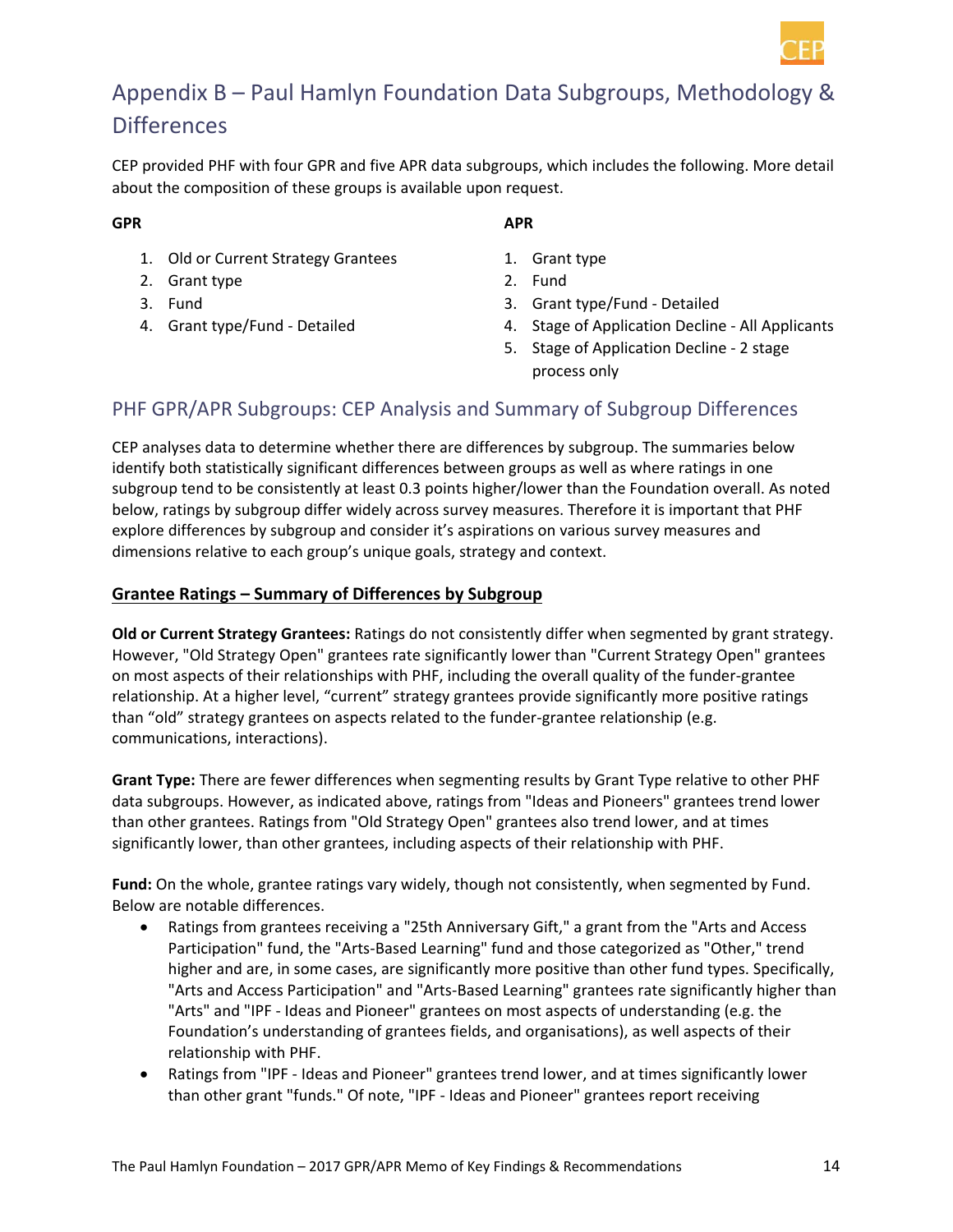

significantly fewer site visits than most other grant "funds." Additionally, ratings from "Arts" grantees trend lower than PHF's overall ratings on most GPR measures, notably on every aspect of their relationship with PHF.

**Grant type/Fund - Detailed:** In many places, ratings from grantees of varying Grant types/Funds differ widely, though not consistently. Below are notable differences.

- Ratings from grantees receiving a "25th Anniversary Gift," "APF<sup>2</sup> Explore and Test" grant," ABL<sup>3</sup> - More and Better" grant, or a "APF - More and Better" grant are consistently higher, and at times significantly higher, than other grant types on aspects of PHF's understanding (e.g. the Foundation's understanding of grantees fields, and organisations).
- Ratings from "IPF Ideas and Pioneers" grantees trend lower and at times significantly lower than other grant "types." Specifically, "IPF - Ideas and Pioneers" grantee ratings are significantly lower than other grant "types" for how well PHF understands grantees' respective fields.

#### **Applicant Ratings – Summary of Differences by Subgroup**

**Grant Type:** Applicant ratings do not consistently vary when segmented by Grant Type, with few statistically significant differences. However, ratings from "More and Better" applicants trend higher than other applicants, particularly when compared to "Ideas and Pioneer" and "Youth Fund" applicants.

**Fund:** Applicant ratings do not consistently and significantly vary when segmented by Fund, with few statistically significant differences. Ratings from "Shared Ground" applicants trend higher than other applicants, while ratings from "IPF - Ideas and Pioneers" applicants trend lower than other applicants.

**Grant type/Fund - Detailed:** As with grantee perceptions, ratings from applicants of varying Grant types/Funds differ widely, though not consistently. Below are notable differences.

- Ratings from applicants who applied for "APF More and Better" funding trend higher, and at times significantly higher, than other applicants. "APF - More and Better" applicants provide higher ratings than others for PHF's impact on their respective communities.
- "IPF Ideas and Pioneers" applicants rate consistently lower, and at times significantly lower, than other applicants. Specifically, "IPF - Ideas and Pioneers" applicants rate significantly lower than "ABL - More and Better," "APF - More and Better," "ABL - Explore and Test," and "APF - More and Better," for their perceptions of PHF's field impact.

**Stage of Application Decline - All Applicants:** Applicant ratings do not consistently vary when segmented by Stage of Application Decline. However, ratings from "2nd Stage Declined (two stage process) - Youth Fund" applicants are significantly higher than "1st Stage Declined (two stage process)" and "Declined (no 2nd Stage applicants)" on aspects of the Foundation's communications and relationships.

**Stage of Application Decline - 2 Stage Process Only:** Applicant ratings, when segmented by Stage of Application Decline- More and Better and Youth Fund only, those that are a two stage process, are similar to the findings of "Stage of Decline - All Applicants" – they do not consistently vary. Of note however, ratings from 2nd Stage applicants are broadly more positive than applicants who were declined following the 1st stage. Further, ratings from "More and Better - 2nd Stage Declined" applicant trend lower than "Youth Fund - 2nd stage decline" applicants on aspects of PHF communications.

 $\overline{\phantom{a}}$ 

<sup>2</sup> Access and Participation Fund

<sup>3</sup> Arts-based Learning Fund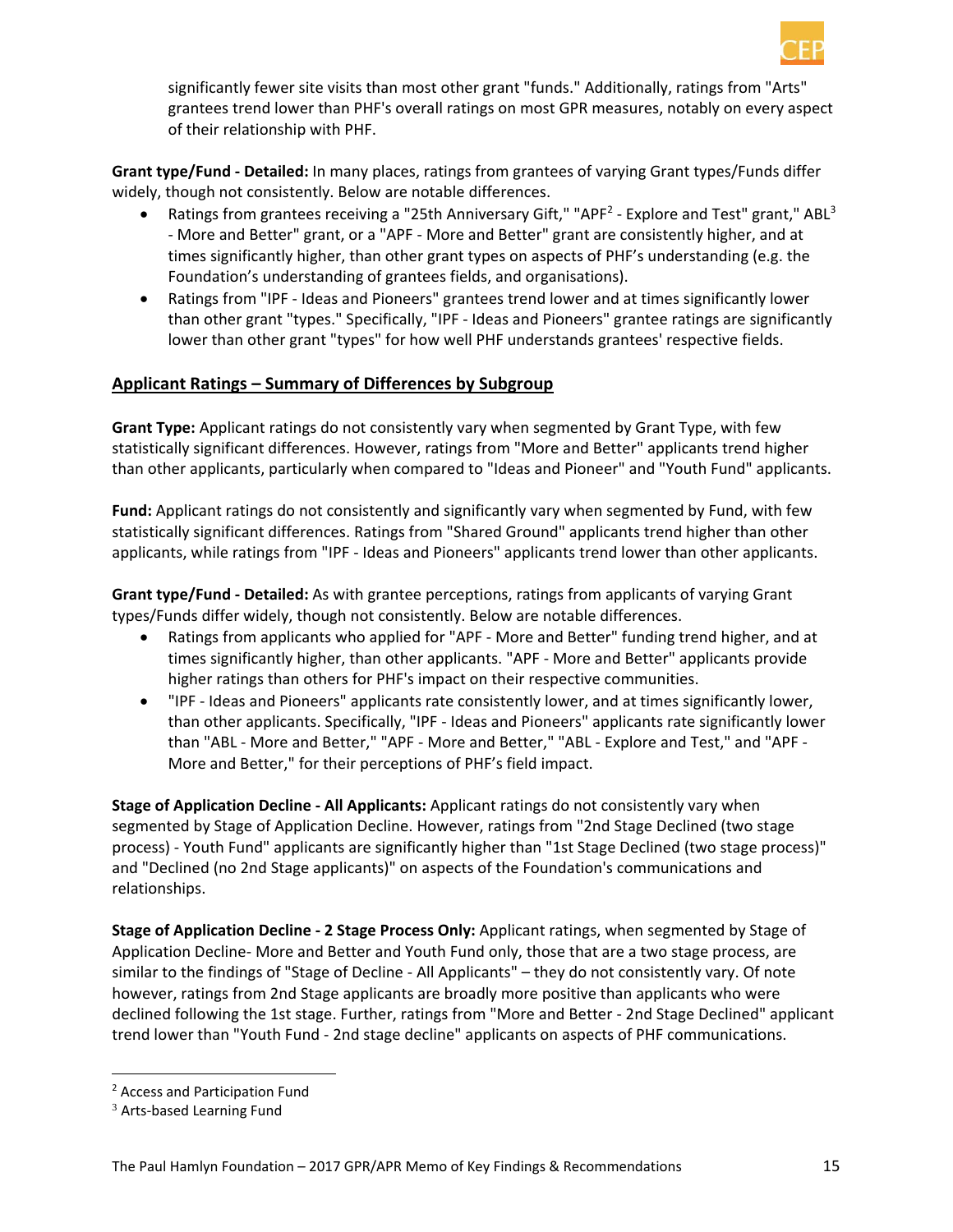

## Appendix C – About CEP and the GPR/APR

#### About CEP: Improving Foundation Performance through Data + Insight:

[The Center for Effective Philanthropy](http://www.cep.org/) (CEP) is a nonprofit organization focused on the development of data and insight to enable higher-performing funders. CEP's mission is to provide data and create insight so philanthropic funders can better define, assess, and improve their effectiveness – and, as a result, their intended impact.

This mission is based on a vision of a world in which pressing social needs are more effectively addressed. It stems from a belief that improved effectiveness of philanthropic funders can have a profoundly positive impact on nonprofit organizations and the people and communities they serve.

#### About the Grantee & Applicant Perception Reports

[The Grantee Perception Report](http://cep.org/assessments/grantee-and-applicant-perception-reports/) (GPR) is a customizable and extensively tested survey of foundationfunded grant recipients. The GPR provides funders with actionable benchmarking and insights based on responses to an online grantee survey on a number of important dimensions. The Applicant Perception Report (APR) is a complement to the GPR. Based on a separate, shorter survey, the APR allows funders to understand the candid perspectives of declined applicants. They are the most widely used grantee and applicant surveys, and are based on extensive research and analysis – and they are the only surveys that provide comparative data.

In using comparative, benchmarking data, the GPR shows an individual funder the perceptions of its grantees relative to a set of perceptions of over 250 funders whose grantees were surveyed by CEP, representing a comparative dataset of more than 50,000 grantees. The APR shows an individual funder the perceptions of its applicants relative to a set of perceptions of nearly 50 funders whose declined applicants were surveyed by CEP, representing a comparative dataset of more than 4,000 declined applicants. Funders of all types and sizes have commissioned these tools. CEP has surveyed grantees in more than 150 countries and in 8 different languages.

The GPR/APR is a management tool to help foundation leaders, staff, and boards make the best choices about how to use their resources to create impact. The GPR's quantitative and qualitative data helps foundation leaders evaluate and understand their grantees' perceptions of their work and effectiveness, and how that compares to their philanthropic peers.

All grantee and declined applicant responses are confidential. It's only through a confidential third-party survey that these stakeholder groups can give funders the honest, positive, and constructive feedback they need.